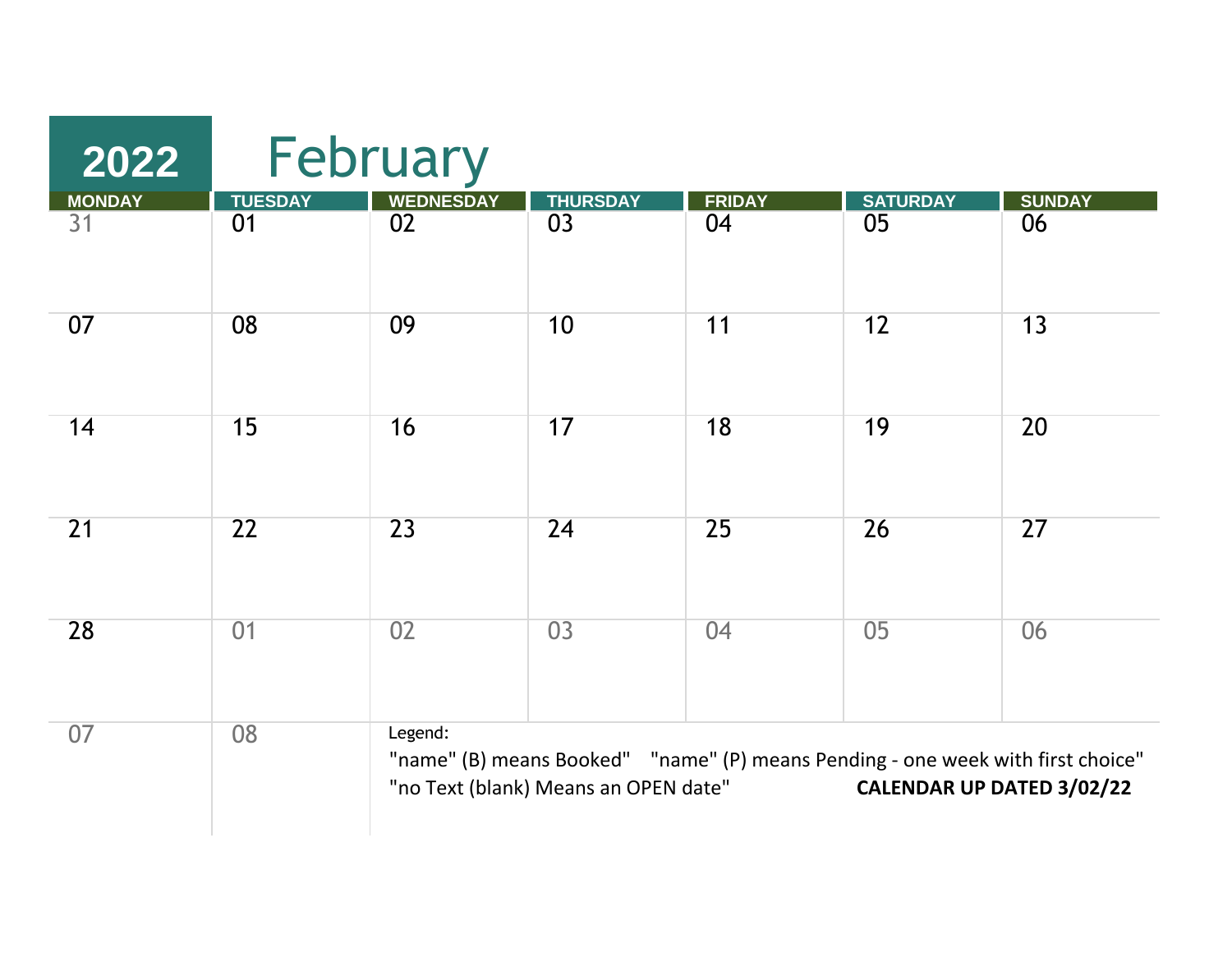| 2022          | March          |                  |                                      |               |                                                                                 |                                 |
|---------------|----------------|------------------|--------------------------------------|---------------|---------------------------------------------------------------------------------|---------------------------------|
| <b>MONDAY</b> | <b>TUESDAY</b> | <b>WEDNESDAY</b> | <b>THURSDAY</b>                      | <b>FRIDAY</b> | <b>SATURDAY</b>                                                                 | <b>SUNDAY</b>                   |
| 28            | 01             | 02               | 03                                   | 04            | 05                                                                              | 06                              |
| 07            | 08             | 09               | 10                                   | 11            | 12<br>Kimberly (B)                                                              | 13                              |
| 14            | 15             | 16               | 17                                   | 18            | 19<br>Karen (B)                                                                 | 20<br>Grace (B)                 |
| 21            | 22             | 23               | 24                                   | 25<br>Pending | $\overline{26}$<br>Theresa (B)                                                  | $\overline{27}$<br>Kourtney (P) |
| 28            | 29             | 30               | 31                                   | 01            | 02<br>Katrina (P)                                                               | 03                              |
| 04            | 05             | Legend:          | "no Text (blank) Means an OPEN date" |               | "name" (B) means Booked" "name" (P) means Pending - one week with first choice" | CALENDAR UP DATED 3/02/22       |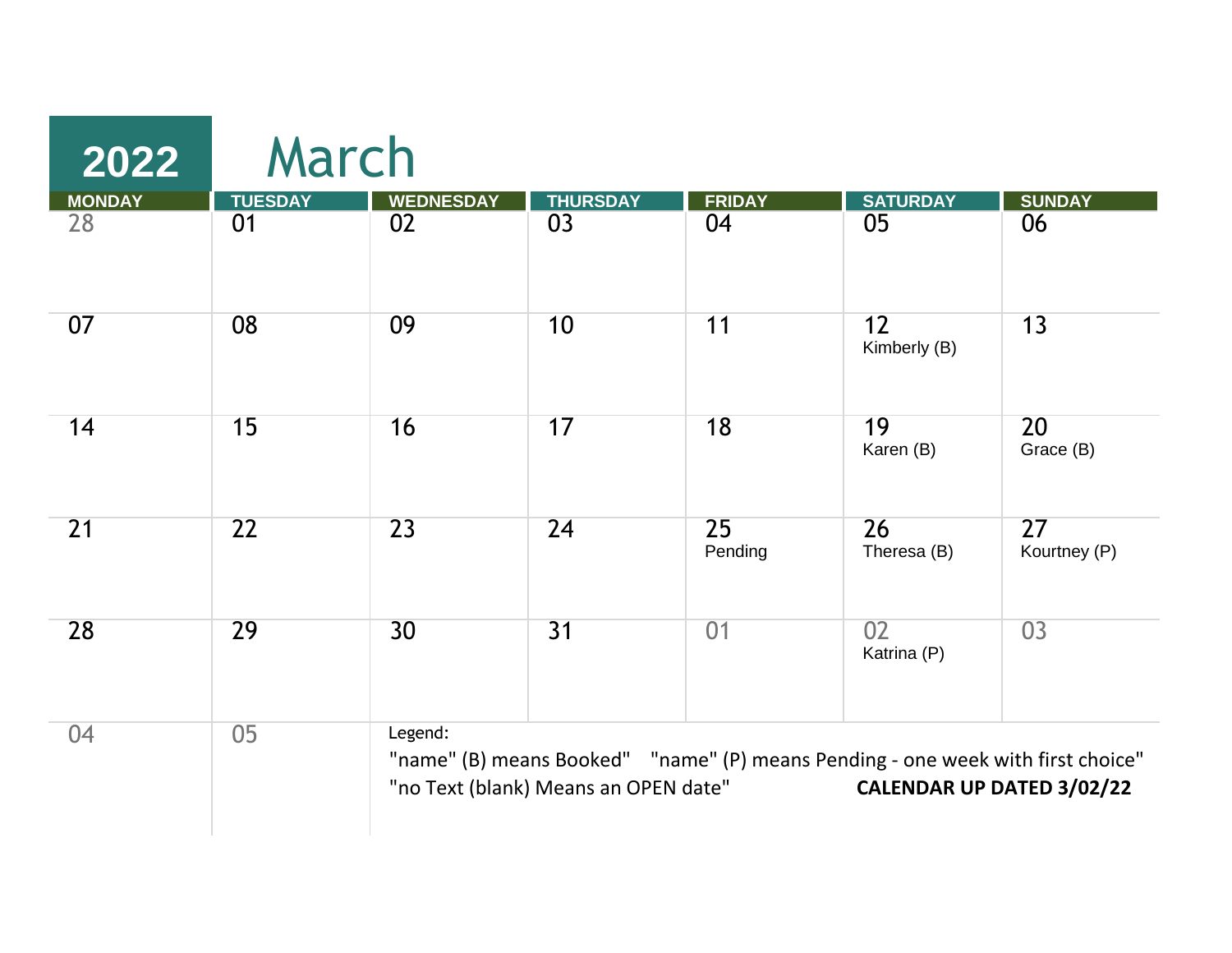| 2022          | pril           |                  |                                      |               |                                                                                 |                           |
|---------------|----------------|------------------|--------------------------------------|---------------|---------------------------------------------------------------------------------|---------------------------|
| <b>MONDAY</b> | <b>TUESDAY</b> | <b>WEDNESDAY</b> | <b>THURSDAY</b>                      | <b>FRIDAY</b> | <b>SATURDAY</b>                                                                 | <b>SUNDAY</b>             |
| 28            | 29             | 30               | 31                                   | 01            | 02<br>Katrina                                                                   | 03                        |
| 04            | 05             | 06               | 07                                   | 08            | 09<br>Nathan (B)                                                                | 10                        |
| 11            | 12             | 13               | 14                                   | 15            | 16<br>Sarah (P)                                                                 | 17                        |
| 18            | 19             | 20               | 21                                   | 22            | $\overline{23}$<br>Victor                                                       | 24                        |
| 25            | 26             | $\overline{27}$  | 28                                   | 29            | 30 <sup>2</sup><br>Laura (B)                                                    | 01                        |
| 02            | 03             | Legend:          | "no Text (blank) Means an OPEN date" |               | "name" (B) means Booked" "name" (P) means Pending - one week with first choice" | CALENDAR UP DATED 3/02/22 |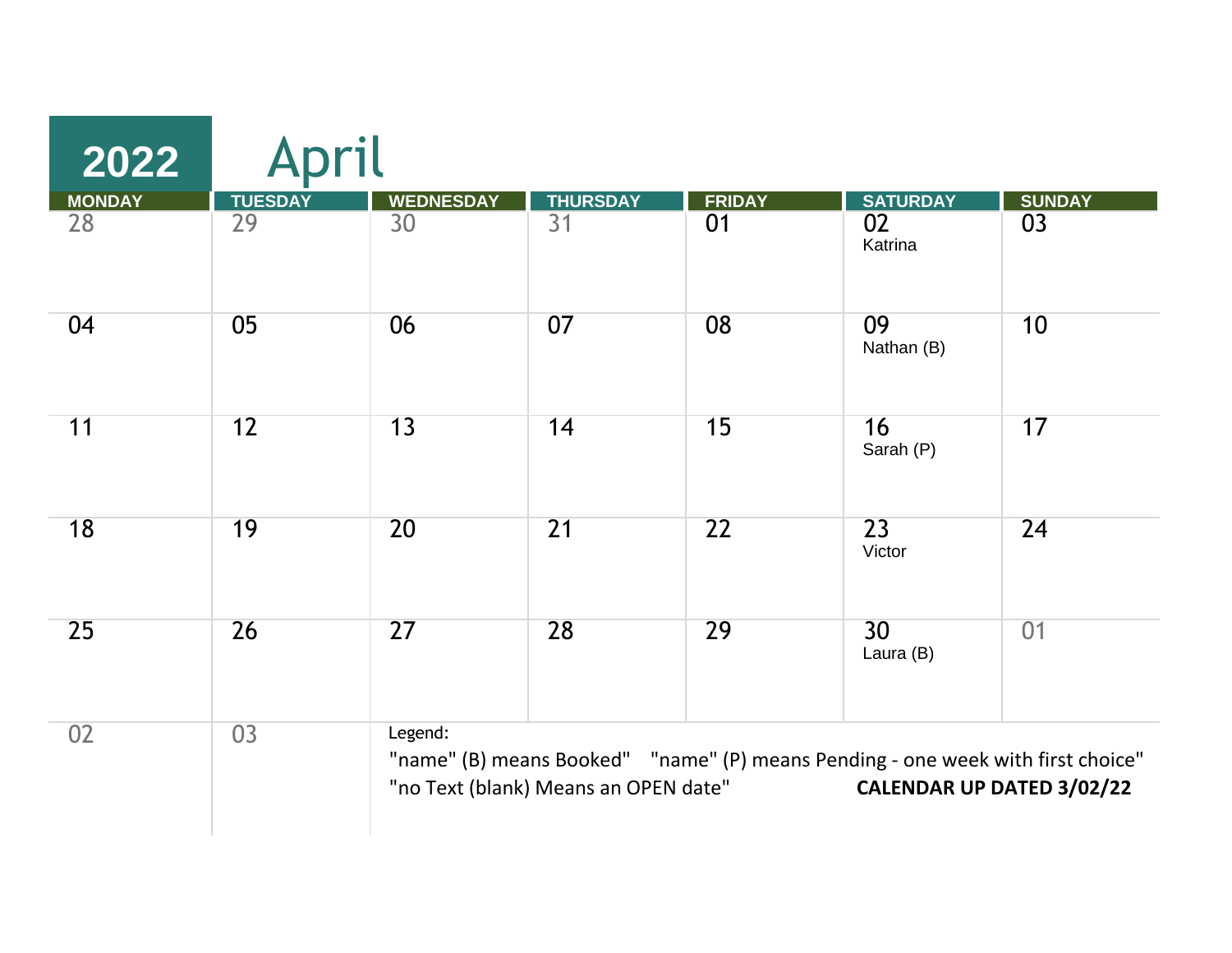| 2022            | May            |                  |                                      |                 |                                                                                 |                           |
|-----------------|----------------|------------------|--------------------------------------|-----------------|---------------------------------------------------------------------------------|---------------------------|
| <b>MONDAY</b>   | <b>TUESDAY</b> | <b>WEDNESDAY</b> | <b>THURSDAY</b>                      | <b>FRIDAY</b>   | <b>SATURDAY</b>                                                                 | <b>SUNDAY</b>             |
| 25              | 26             | 27               | $\overline{28}$                      | $\overline{29}$ | 30<br>Laura (B)                                                                 | 01                        |
| 02              | 03             | 04               | 05                                   | 06              | 07<br>Ginger (B)                                                                | 08                        |
| 09              | 10             | 11               | 12                                   | 13              | 14<br>Brian (B)                                                                 | 15                        |
| 16              | 17             | 18               | 19                                   | 20              | $\overline{21}$<br>Paola (P)                                                    | 22                        |
| $\overline{23}$ | 24             | 25               | 26                                   | $\overline{27}$ | 28<br>Cynthia (P)                                                               | 29                        |
| 30 <sup>°</sup> | 31             | Legend:          | "no Text (blank) Means an OPEN date" |                 | "name" (B) means Booked" "name" (P) means Pending - one week with first choice" | CALENDAR UP DATED 3/02/22 |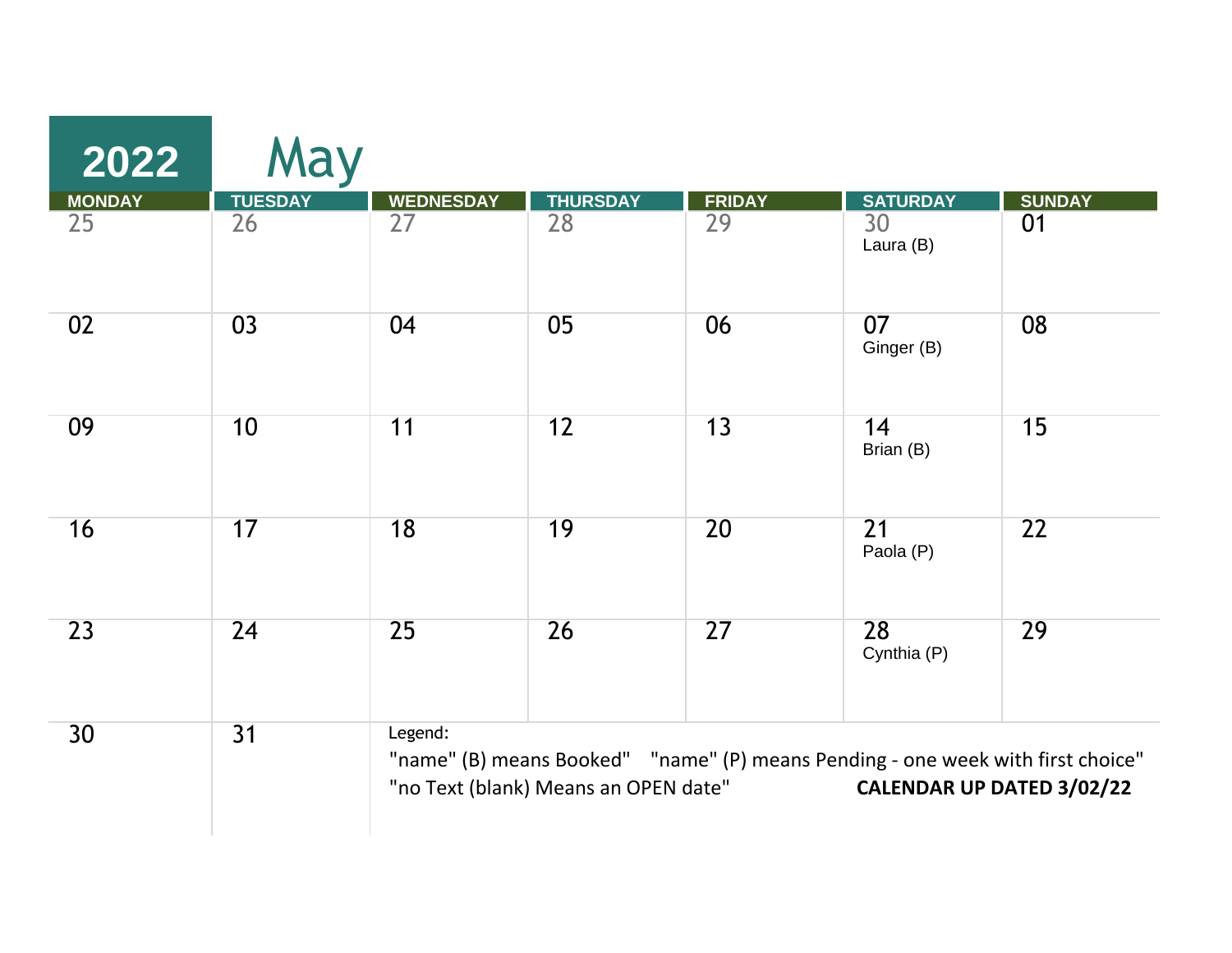| 2022                | June                 |                        |                                      |                     |                                                                                                              |                              |
|---------------------|----------------------|------------------------|--------------------------------------|---------------------|--------------------------------------------------------------------------------------------------------------|------------------------------|
| <b>MONDAY</b><br>30 | <b>TUESDAY</b><br>31 | <b>WEDNESDAY</b><br>01 | <b>THURSDAY</b><br>02                | <b>FRIDAY</b><br>03 | <b>SATURDAY</b><br>04                                                                                        | <b>SUNDAY</b><br>05          |
|                     |                      |                        |                                      |                     | Maria (B)                                                                                                    | Linda (B)                    |
| 06                  | 07                   | 08                     | 09                                   | 10                  | 11<br>Guadalupe (B)                                                                                          | 12                           |
| 13                  | 14                   | 15                     | 16                                   | 17                  | 18<br>Samanha (B)                                                                                            | 19                           |
| 20                  | 21                   | $\overline{22}$        | 23                                   | 24                  | $\overline{25}$<br>Claudia (P)                                                                               | $\overline{26}$<br>Maria (P) |
| 27                  | 28                   | 29                     | 30                                   | 01                  | 02                                                                                                           | 03                           |
| 04                  | 05                   | Legend:                | "no Text (blank) Means an OPEN date" |                     | "name" (B) means Booked" "name" (P) means Pending - one week with first choice"<br>CALENDAR UP DATED 3/02/22 |                              |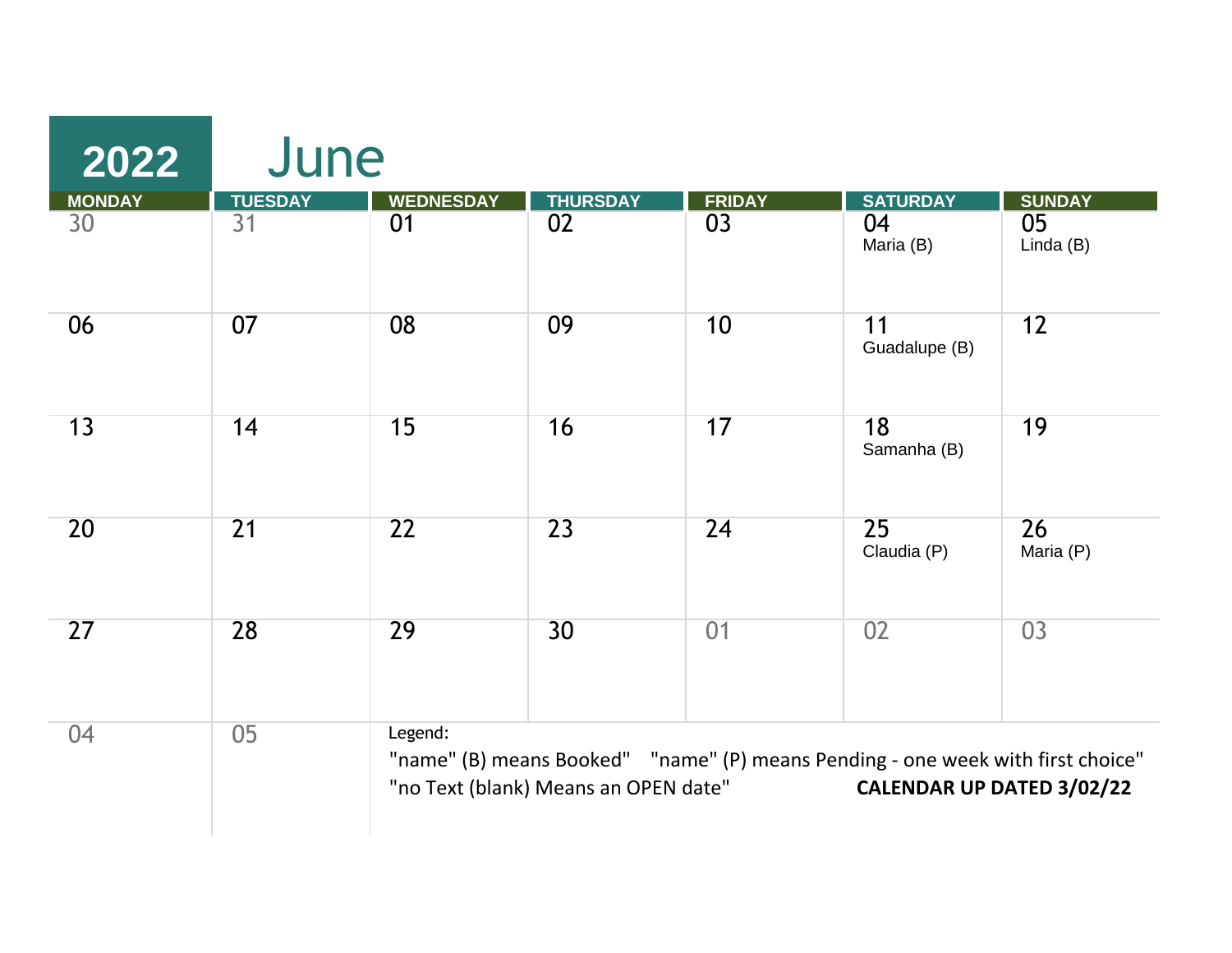| 2022          | July            |                  |                                      |                 |                                                                                 |                           |
|---------------|-----------------|------------------|--------------------------------------|-----------------|---------------------------------------------------------------------------------|---------------------------|
| <b>MONDAY</b> | <b>TUESDAY</b>  | <b>WEDNESDAY</b> | <b>THURSDAY</b>                      | <b>FRIDAY</b>   | <b>SATURDAY</b>                                                                 | <b>SUNDAY</b>             |
| 27            | $\overline{28}$ | $\overline{29}$  | $\overline{30}$                      | $\overline{01}$ | $\overline{02}$                                                                 | 03                        |
| 04            | 05              | 06               | 07                                   | 08              | 09                                                                              | 10                        |
| 11            | 12              | 13               | 14                                   | 15              | 16                                                                              | 17                        |
| 18            | 19              | 20               | $\overline{21}$                      | 22              | $\overline{23}$<br>Joseph (P)                                                   | 24                        |
| 25            | 26              | 27               | 28                                   | 29              | 30<br>Cynthis (P)                                                               | 31                        |
| 01            | 02              | Legend:          | "no Text (blank) Means an OPEN date" |                 | "name" (B) means Booked" "name" (P) means Pending - one week with first choice" | CALENDAR UP DATED 3/02/22 |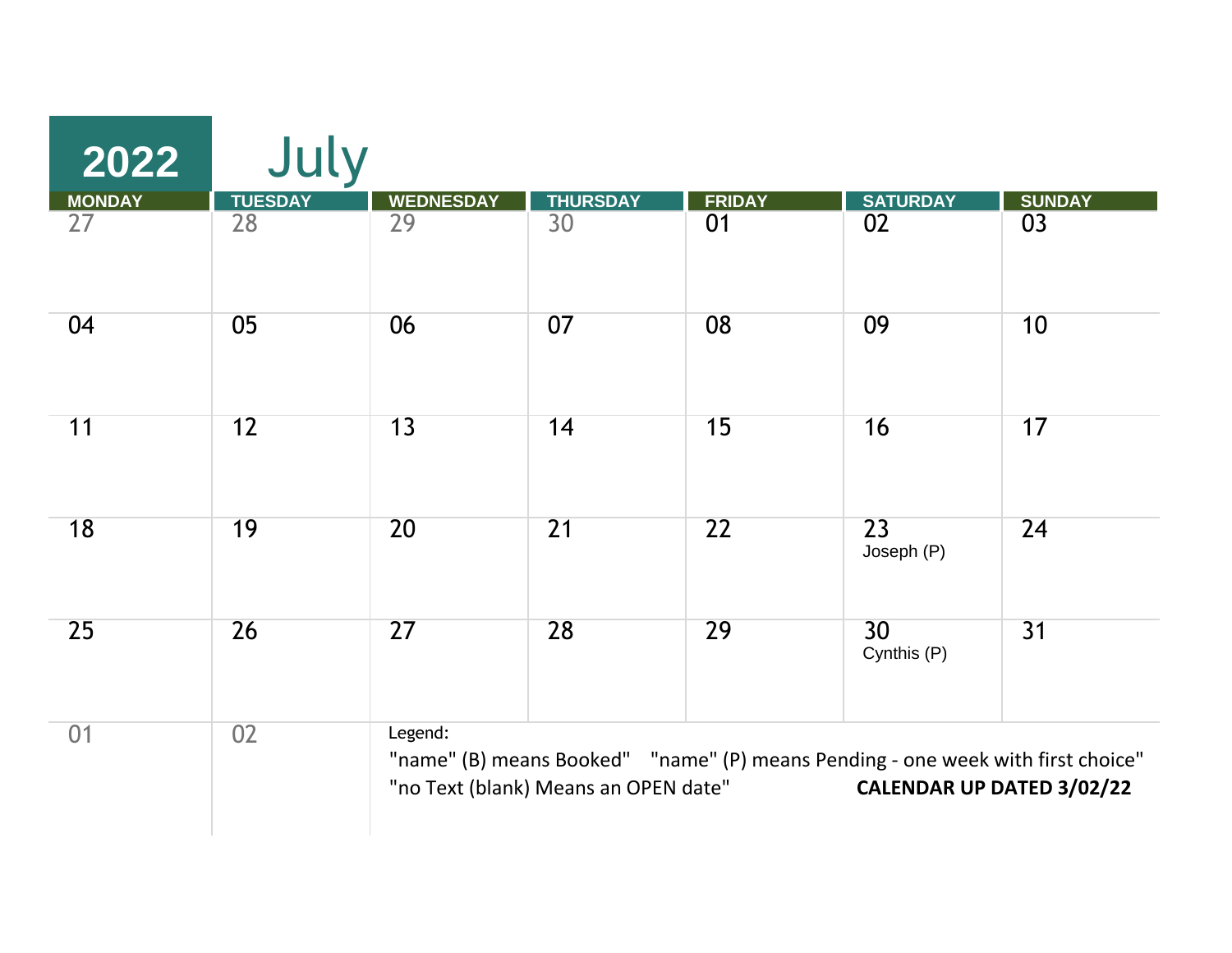| 2022                | <b>August</b>        |                        |                                      |                     |                                  |                                                                                                              |
|---------------------|----------------------|------------------------|--------------------------------------|---------------------|----------------------------------|--------------------------------------------------------------------------------------------------------------|
| <b>MONDAY</b><br>01 | <b>TUESDAY</b><br>02 | <b>WEDNESDAY</b><br>03 | <b>THURSDAY</b><br>04                | <b>FRIDAY</b><br>05 | <b>SATURDAY</b><br>06            | <b>SUNDAY</b><br>07                                                                                          |
|                     |                      |                        |                                      |                     | Martin (P)                       |                                                                                                              |
| 08                  | 09                   | 10                     | 11                                   | 12                  | 13<br>Ruth (P)                   | 14<br>Jessica (P)                                                                                            |
| 15                  | 16                   | 17                     | 18                                   | 19                  | 20<br>Charde (P)                 | 21<br>Jessica (P)                                                                                            |
| 22                  | $\overline{23}$      | 24                     | 25                                   | 26                  | $\overline{27}$<br>Christina (P) | 28                                                                                                           |
| 29                  | 30                   | 31                     | 01                                   | 02                  | 03                               | 04                                                                                                           |
| 05                  | 06                   | Legend:                | "no Text (blank) Means an OPEN date" |                     |                                  | "name" (B) means Booked" "name" (P) means Pending - one week with first choice"<br>CALENDAR UP DATED 3/02/22 |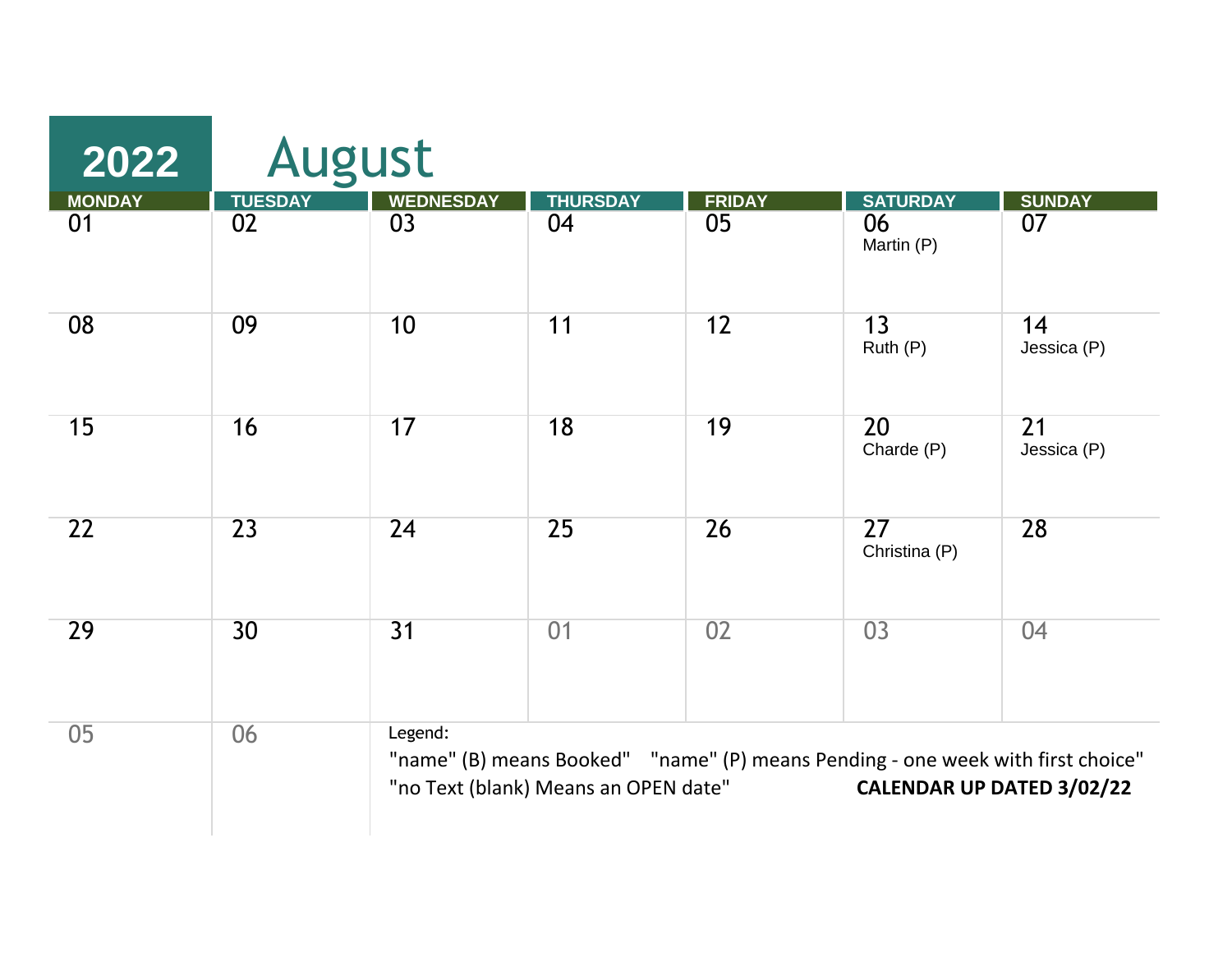| 2022         | September      |                  |                                      |                                                                                 |                           |               |  |  |
|--------------|----------------|------------------|--------------------------------------|---------------------------------------------------------------------------------|---------------------------|---------------|--|--|
|              | <b>TUESDAY</b> | <b>WEDNESDAY</b> | <b>THURSDAY</b>                      | <b>FRIDAY</b>                                                                   | <b>SATURDAY</b>           | <b>SUNDAY</b> |  |  |
| MONDAY<br>29 | 30             | $\overline{31}$  | 01                                   | 02                                                                              | 03                        | 04            |  |  |
| 05           | 06             | 07               | 08                                   | 09                                                                              | 10                        | 11            |  |  |
| 12           | 13             | 14               | 15                                   | 16                                                                              | 17                        | 18            |  |  |
| 19           | 20             | 21               | $\overline{22}$                      | 23                                                                              | 24                        | 25            |  |  |
| 26           | 27             | 28               | 29                                   | 30 <sup>°</sup>                                                                 | 01                        | 02            |  |  |
| 03           | 04             | Legend:          | "no Text (blank) Means an OPEN date" | "name" (B) means Booked" "name" (P) means Pending - one week with first choice" | CALENDAR UP DATED 3/02/22 |               |  |  |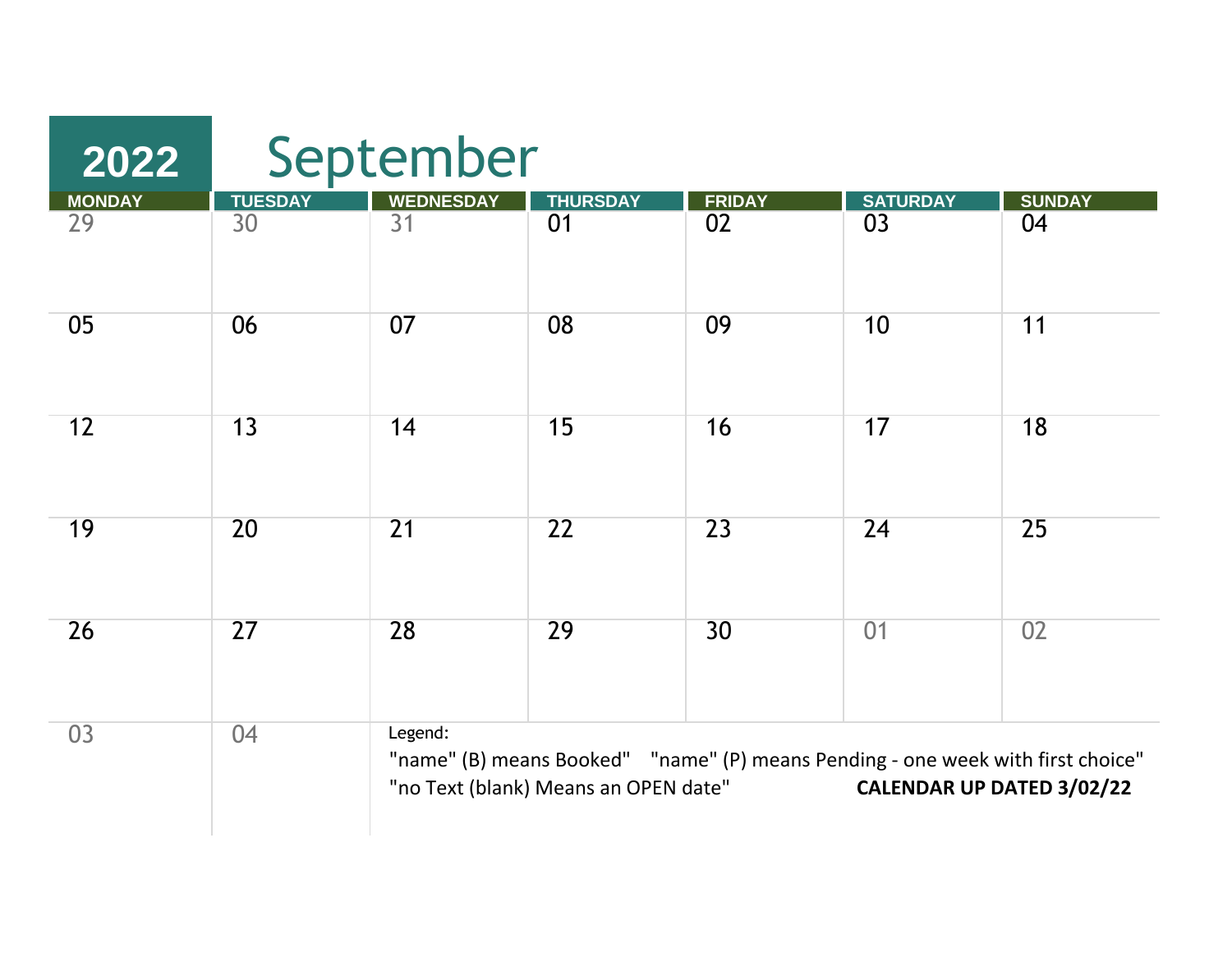| 2022          | October        |                  |                                      |                                                                                 |                 |                           |  |  |
|---------------|----------------|------------------|--------------------------------------|---------------------------------------------------------------------------------|-----------------|---------------------------|--|--|
| <b>MONDAY</b> | <b>TUESDAY</b> | <b>WEDNESDAY</b> | <b>THURSDAY</b>                      | <b>FRIDAY</b>                                                                   | <b>SATURDAY</b> | <b>SUNDAY</b>             |  |  |
| 26            | 27             | 28               | 29                                   | 30                                                                              | 01              | 02                        |  |  |
| 03            | 04             | 05               | 06                                   | 07                                                                              | 08              | 09                        |  |  |
| 10            | 11             | 12               | 13                                   | 14                                                                              | 15              | 16                        |  |  |
| 17            | 18             | 19               | 20                                   | 21                                                                              | $\overline{22}$ | 23                        |  |  |
| 24            | 25             | 26               | 27                                   | 28                                                                              | 29              | 30                        |  |  |
| 31            | 01             | Legend:          | "no Text (blank) Means an OPEN date" | "name" (B) means Booked" "name" (P) means Pending - one week with first choice" |                 | CALENDAR UP DATED 3/02/22 |  |  |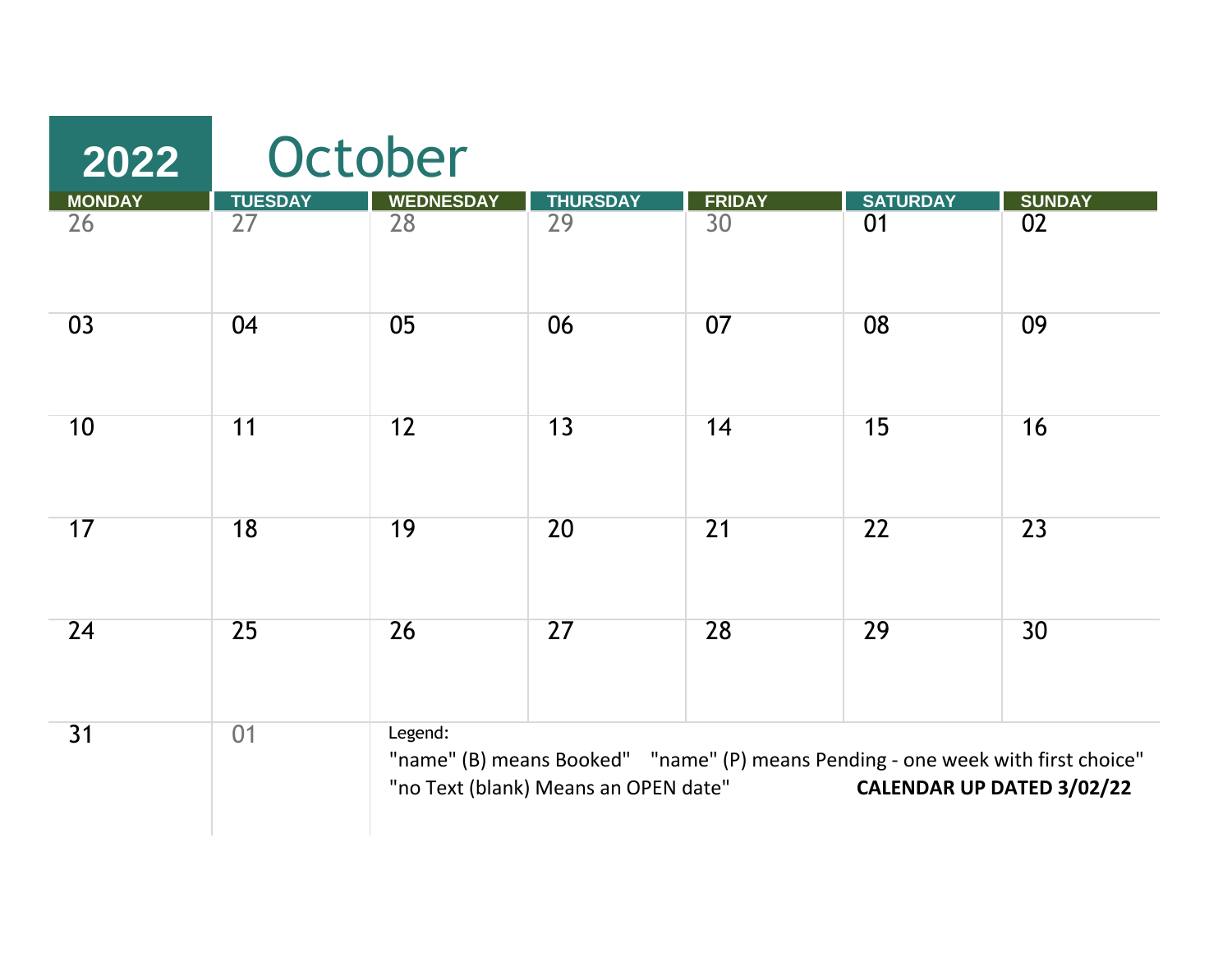| 2022         |                                   | November               |                 |                                  |                                    |                     |
|--------------|-----------------------------------|------------------------|-----------------|----------------------------------|------------------------------------|---------------------|
| MONDAY<br>31 | <b>TUESDAY</b><br>$\overline{01}$ | <b>WEDNESDAY</b><br>02 | THURSDAY        | <b>FRIDAY</b><br>$\overline{04}$ | <b>SATURDAY</b><br>$\overline{05}$ | <b>SUNDAY</b><br>06 |
| 07           | 08                                | 09                     | 10              | 11                               | 12                                 | 13                  |
| 14           | 15                                | 16                     | 17              | 18                               | 19                                 | 20                  |
| 21           | $\overline{22}$                   | $\overline{23}$        | $\overline{24}$ | $\overline{25}$                  | 26                                 | $\overline{27}$     |
| 28           | 29                                | 30                     | 01              | 02                               | $\overline{03}$                    | 04                  |
| 05           | 06                                | Legend:                |                 |                                  |                                    |                     |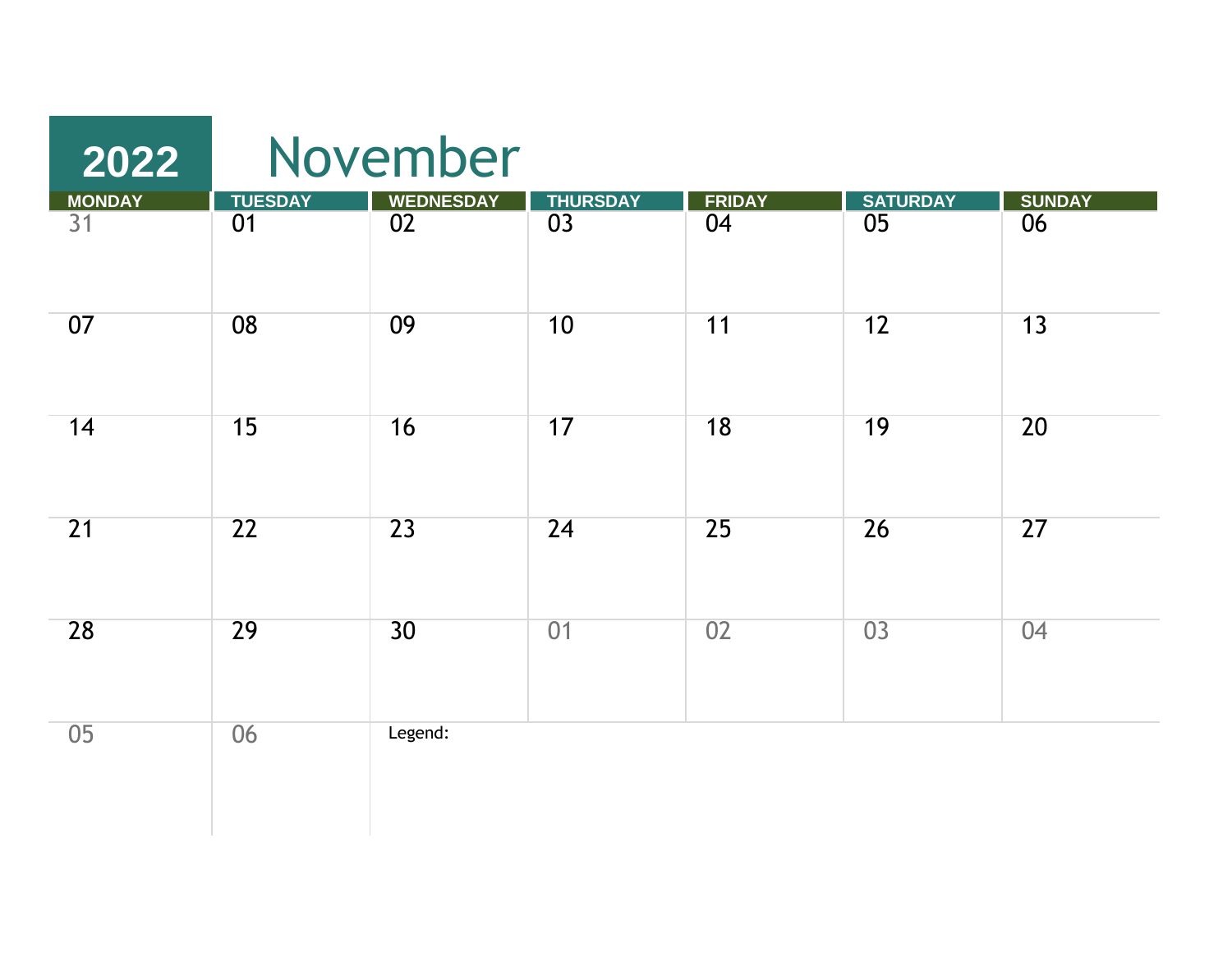## December

| <b>MONDAY</b>   | <b>TUESDAY</b>  | <b>WEDNESDAY</b> | <b>THURSDAY</b> |              | <b>SATURDAY</b> | SUNDAY          |
|-----------------|-----------------|------------------|-----------------|--------------|-----------------|-----------------|
| $\overline{28}$ | $\overline{29}$ | $\overline{30}$  | $\overline{01}$ | FRIDAY<br>02 | $\overline{03}$ | $\overline{04}$ |
| 05              | 06              | 07               | 08              | 09           | 10              | 11              |
| 12              | 13              | 14               | 15              | 16           | 17              | 18              |
| 19              | 20              | $\overline{21}$  | $\overline{22}$ | 23           | 24              | 25              |
| 26              | $\overline{27}$ | 28               | 29              | 30           | 31              | 01              |
| 02              | 03              | Legend:          |                 |              |                 |                 |